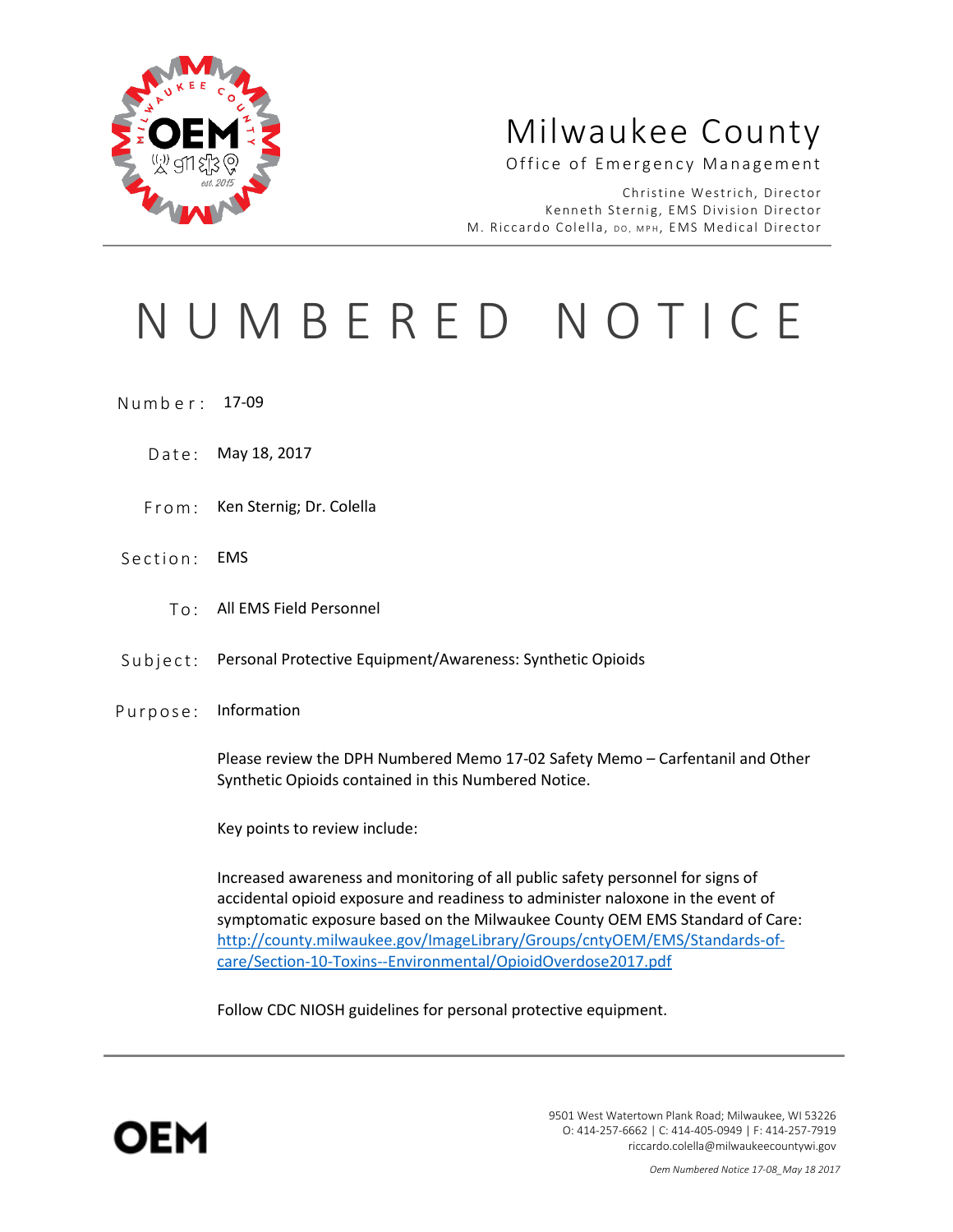

1 West Wilson Street PO Box 2659 Madison WI 53701-2659

Telephone: 608-266-1568 Fax: 608-261-6392 TTY: 888-701-1253

To: All EMS Healthcare Professionals

From: Wisconsin Emergency Medical Services Section





### **Safety Memo – Carfentanil and Other Synthetic Opioids**

In April of 2017, the Milwaukee County Medical Examiner reported three deaths linked to carfentanil. Carfentanil is a synthetic opioid approximately 10,000 times more potent than morphine and 100 times more potent than fentanyl. This drug poses a significant threat to first responders who may be exposed to even tiny amounts, as may occur when examining a bag or container of an unknown substance. Carfentanil and other fentanyl-related compounds may come in several forms, including powder, blotter paper, tablets, patches and sprays. Exposure to carfentanil can occur through inhalation, contact with mucus membranes, or even absorption through intact skin.

First responders are encouraged to have a high index of suspicion and exercise *extreme caution* in situations that may result in contact with these substances to prevent accidental exposures, and adhere to the following recommendations from the US Drug Enforcement Agency:

- **Exercise extreme caution.** Only properly trained and outfitted professionals should handle any substance or container suspected to contain carfentanil, fentanyl or any other opioid. If encountered, immediately contact the appropriate officials within your agency.
- **Monitor all personnel on scene for signs of exposure**. Symptoms of opioid exposure include: respiratory depression or arrest, drowsiness, disorientation, sedation, pinpoint pupils, and clammy skin. The onset of these symptoms usually occurs within minutes of exposure. *Also be aware that police canines can similarly suffer from exposures, and should be closely monitored for the same symptoms.*
- **Seek IMMEDIATE medical attention**. Carfentanil and other synthetic opioids can work very quickly, so in cases of suspected exposure, it is important to involve EMS immediately. It is critical to closely monitor the respiratory status of the affected individual, and *be ready to support them* with mouth-to-mouth, mouth-to-mask or bag valve mask as needed. If inhaled, move the victim to fresh air. If ingested and the victim is conscious, wash out the victim's eyes and mouth with cool water. If exposure is topical, wear gloves and thoroughly wash the skin with soap and water